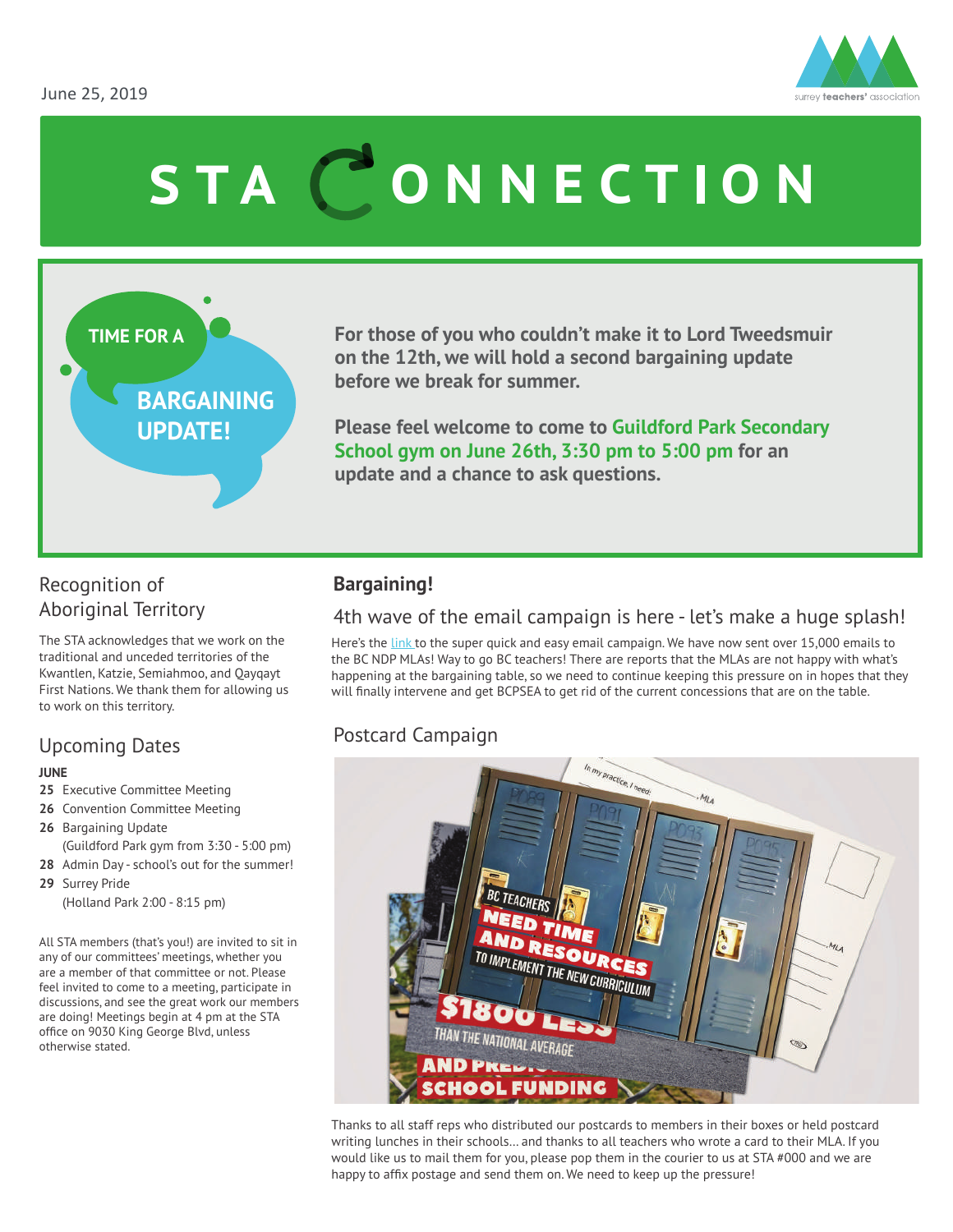#### **BCTF and BCPSEA head to mediation**

After discussion on ways to move forward at the table, the two parties will go into mediation under the BC Labour Relations Code.

The BCTF welcomes the Labour Relations Board's appointment of David Schaub as mediator and our Bargaining Team is optimistic that it could bring us closer to a deal.

After the appointment of the mediator was confirmed, BCTF President Glen Hansman wrote to Education Minister Rob Fleming to let him know that removing concessions from the table and bringing new funding will greatly improve the likelihood of success.

We intend to maintain all the currently agreed-upon dates, and the BCTF team has also offered additional dates into early July.

Hansman encouraged members to continue the pressure on NDP MLAs and on trustees to support the team at the table.

"This is a positive development that shows our advocacy is working," he said. "Thank you to every teacher who has sent an email, attended a meeting, made a phone call, written a letter, or otherwise spoken up. Even with the support of a mediator, we need to keep up the advocacy in order to achieve a deal."

#### **Special General Meeting Report**

Congratulations to Jas Sidhu of Creekside Elementary on being elected as a Member at Large on next year's STA Executive Committee! Thank you to Noel Abraham for running!



**Are you friendly and outgoing? Want to get more involved with our community? Here's an excellent opportunity to kick off your summer!**

The STA LGBTQ+ Committee is in need of volunteers to support the Surrey Pride STA booth on Saturday, June 29 at the Surrey City Shopping Centre Plaza. Activities include socializing and handing out freebies with people visiting our booth.

Shifts available are: 2:00 - 4:00 pm 4:00 - 6:00 pm 6:00 - 8:15 pm

If you are available and interested in taking on a shirt, or if you have any questions, please feel free to email Noel Abraham at abraham\_n@surreyschools.ca.

#### **Contest Alert! Do you do SOGI in your classroom?**

What have you done this year to incorporate SOGI? Send in a story of a time you have incorporated SOGI in your teaching or school environment and **you could win!** The STA LGBTQ+ Ad Hoc Committee will draw 3 winners to receive a fun SOGI resource. **Stories are due by June 29 - Surrey Pride Day!** - to mitchell\_alex@surreyschools.ca! Please include whether or not you consent for your story to be shared with STA members. Good luck!

#### **TTOCs who may qualify for EI over the summer**



**If you couldn't make it to the workshop we held at the STA on the 13th, you can access the information via this short video**  https://www.youtube.com/watch [v=UD2Z53Y6--8&feature=youtu.be](https://www.youtube.com/watch?v=UD2Z53Y6--8&feature=youtu.be)

 **that is available on the BCTF website. You can see all the slides that were presented in the workshop**

#### **Remedy Update**

Remedy that is not delivered by the end of this school year should roll over to the next school year. The only exceptions are people who retire or leave the district, or who will be on a long-term leave for most of 2019-20; Those members' remedy will be paid out.

#### **GRIEVANCE: Failures-to-Fill**

The STA has filed a grievance regarding the District's practice to direct non-enrolling teachers to cover failure to fill for classroom teachers. The STA is therefore collecting data to support this grievance by requesting that staff reps regularly report failures to fill. In an effort to make this task as quick and efficient as possible, we have created a new format for reporting failures to fill. Please use the [this link](https://docs.google.com/forms/d/e/1FAIpQLSfaM0t0AXyEZUyMpAt71QxCAd35PHT8Jf4uyw33jX8Clg0dWw/viewform) to report failures to fill at your school.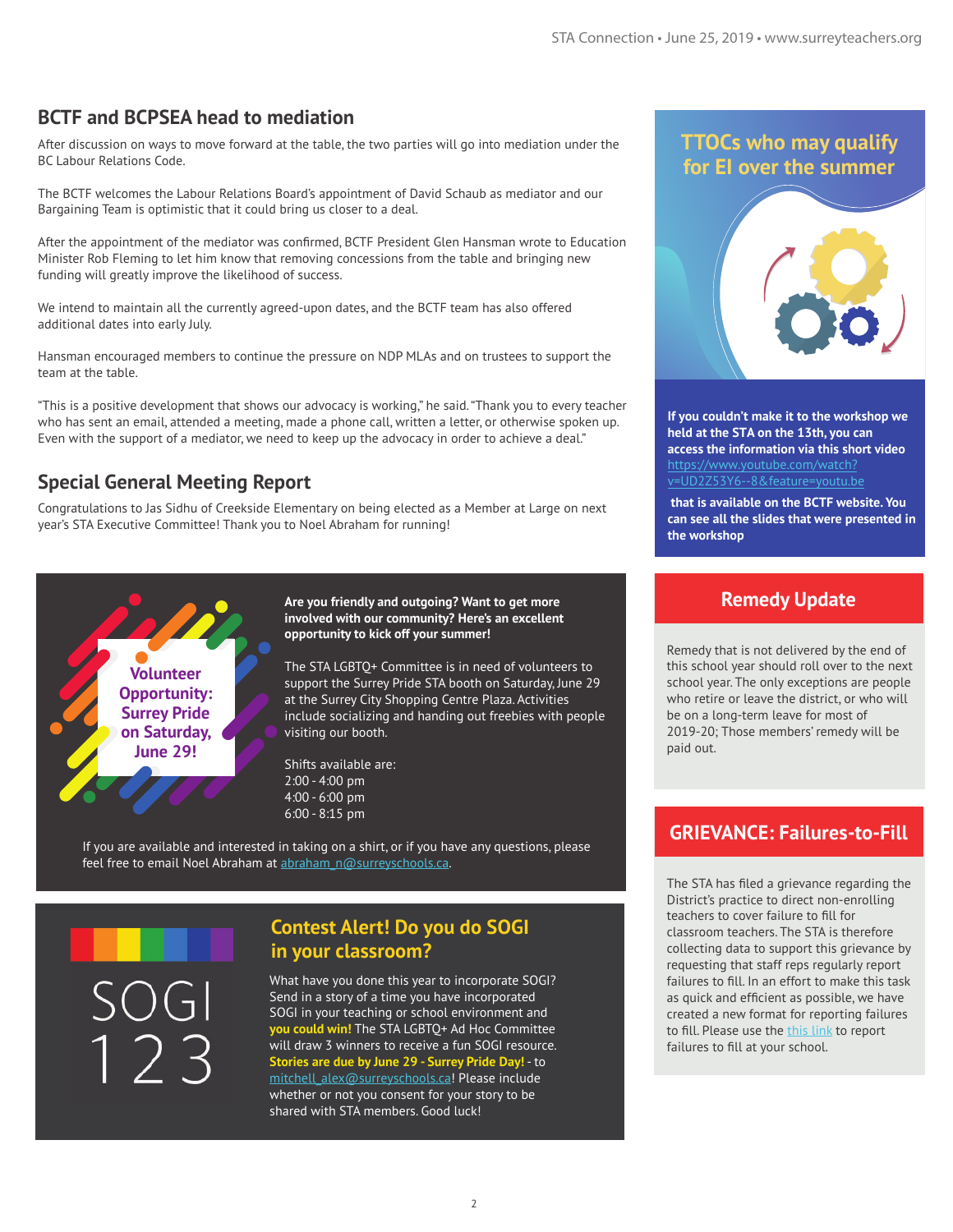#### **TTOC Experience Transfer: Make Sure You Get Paid For Your Experience!**

Did you know that your TTOC experience is not automatically factored into your pay level when you get a contract? You need to apply to have it transferred.

The **deadline** to apply to have your TTOC Experience transferred to your Contract Teaching Experience is **June 30**! Sign and send the form (https://www.surreyteachers.org/wp-content/uploads/2019/05/TTOCTransferRequestForm-June.pdf) to the District (Attn: HR/Payroll). It might make you eligible for an incremental increase in September!

Your pay increment (step level) is based on your teaching experience. Contract teachers move up one step on the pay scale after 10 months of full-time experience. Incremental increases take place automatically on September 1 and January 1 each year.

TTOCs are also eligible to move up the pay scale based on their experience: 17 days of TTOC experience equals one month of contract experience. If you have received a contract this year, and have previously accumulated TTOC experience, you can complete a form asking Payroll to convert TTOC experience to contract experience, because the combination of the two might make you eligible for an incremental increase. Payroll will not do this unless you request that your TTOC days and contract months are merged.

If you are a part-time contract teacher AND you work occasionally as a TTOC, you are also eligible to convert your accumulated TTOC experience to Contract experience.

For example: Taylor Smith teaches three days per week at an elementary school in a contract assignment. On Thursdays and Fridays, they TTOC. Taylor has 70 days of TTOC experience accrued in their TTOC experience bank. They also have 7 months of contract teacher experience accrued. In November 2018, Taylor applied to have their TTOC experience transferred to their contract teacher bank. The 70 days Taylor has accrued will be converted to months by dividing by 17. 70 divided by 17 is 4 whole months with 2 days remaining. The four months will be transferred to Taylor's contract teacher bank and the 2 days will remain in their TTOC bank. Taylor will now have 11 months in their contract teacher experience bank. This means that on January 1, 2019, Taylor moved from Step 0 on the salary grid to Step 1. Taylor will be able to transfer their TTOC experience twice per year.

The next incremental increase will be September 1, 2019. Teachers should have their [form](https://www.surreyteachers.org/wp-content/uploads/2019/05/TTOCTransferRequestForm-June.pdf) into Payroll, no later than June 30, 2019 in order to receive an increase in September. If there's any confusion, or you have questions, please contact Grievance Officer, Mark Keelan via grieve2@surreyteachers.org.

#### **Urgent Advisory regarding TRB Fee**

We have heard from members who did not have their annual practice fee deducted and paid to the TRB by the District this year. Typically it happens on the last paycheque in April. We believe there was an issue in the Payroll Department. These members have been advised that, if they do not pay their fee (plus a late fee of \$30) by June 30, their teaching certificate will be suspended.

We are in discussions with the District about this issue. However, in the meantime, we advise you to:

1. Check the TRB website for what it says about you under "Find a Teacher":

https://teacherregulation.gov.bc.ca/CertificateServices/FindATeacher.aspx. If your practice fee for next year has been paid, it should say "Current Validity Status: VALID to Jun 30, 2020". If it says "VALID to Jun 30, 2019", that likely means that your practice fee has not been paid. You should have received a notification from the TRB.

2. If you believe your practice fee has not been paid, ensure that you pay it, along with the late fee, before June 30. Information on how to do this is at

https://www2.gov.bc.ca/gov/content/education-training/k-12/teach/teacher-certification/maintain/annual-fee

3. If your practice fee was not paid by the District but you believe it should have been, then please contact Mark Keelan, Grievance Officer, at grieve2@surreyteachers.org. If it turns out that the fee should have been paid for you, we can pursue the issue of the late fee with the District. Please note that teachers on leave are responsible for paying their own practice fee. Whether the District will have deducted and remitted the practice fee for TTOCs depends on a number of factors, including which district the TTOCs work in, and whether they worked in Surrey in April.

#### **Reminder: Submit Your Receipts!**



Do you have any outstanding, unclaimed expenses from this school year? Have you filed your claim to be reimbursed for Pro-D or other related expenses? STA Committee members and Staff Reps, do you have any receipts that need to be sent in?

This is a friendly reminder to complete your expense vouchers and submit your paperwork (including receipts!) **ASAP**! The STA's fiscal year ends on June 30 and Donna is trying hard to get everyone paid. Please help her out by not waiting until the bitter end to get your paperwork in! Can't find your sheet? Download it [here.](https://www.surreyteachers.org/wp-content/uploads/2018/10/STA-ExpenseVoucher-2018-19.pdf) Forms can be sent via courier #000 to the STA office. Attention: Donna Stewart.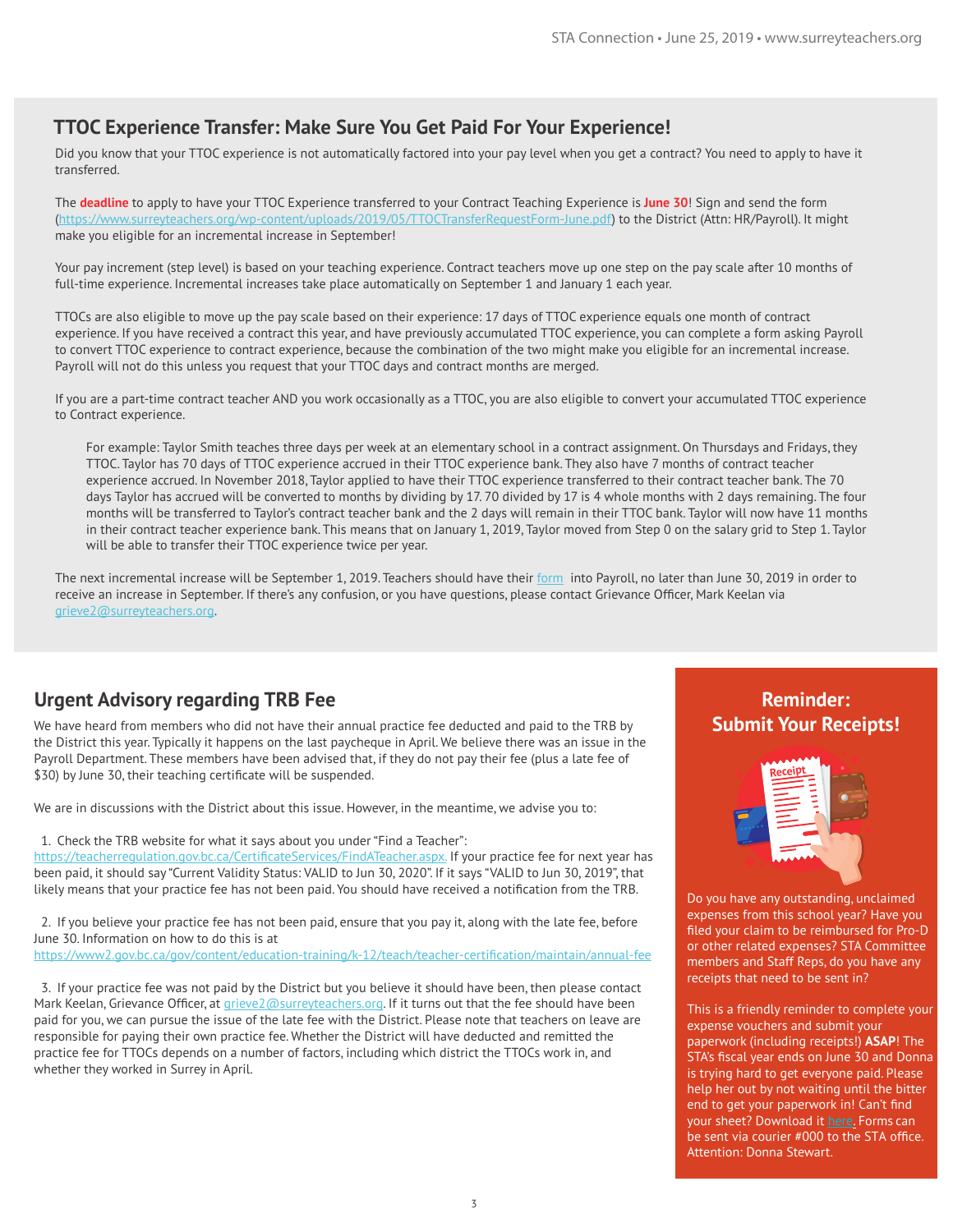#### **New Standards for Educators from BC Teachers' Council**

From 2016 through 2018, the BC Teachers' Council engaged with and reviewed feedback from certificate holders, teacher candidates, education partners, students, parents, and the public.

The standards for educators were developed by the BC Teachers' Council and the Independent School Teaching Certificate Standards Committee:

• Establish commonly held standards of practice and conduct that help to guide teacher education, practice and ongoing professional growth

• Communicate to the public the standards that educators hold

• Establish a regulatory framework that guides the Ministry of Education and other decision makers in decisions related to teacher education programs, certification, fitness to practice and discipline of certified teachers

apply to all educators wno nold teacning certificates in the province and also apply to out-of-province<br>teachers applying for certification and to people enrolled in approved teacher education programs in B.C. **They guide the practice, conduct and competence of B.C. teachers.** The BCTC has updated the Standards, now called the Professional Standards. The [Professional Standards](https://www2.gov.bc.ca/assets/gov/education/kindergarten-to-grade-12/teach/teacher-regulation/standards-for-educators/edu_standards.pdf) apply to all educators who hold teaching certificates in the province and also apply to out-of-province

#### **Opportunity for Members: Full-time Staff Positions at**  $\Box$ **ARC Foundation to support SOGI 123**

ARC Foundation to support SOGI 123<br>ARC Foundation is looking for [3 full-time staff members](https://www.sogieducation.org/careers) to join their team in support of SOGI 123. Do you want to create real, impactful systemic change that supports students of all sexual orientations and gender identities? Are you passionate about human rights, inclusive education, SOGI efforts, and building community capacity?

#### Positions include:

- [BC SOGI 123 Lead](https://www.sogieducation.org/bc-sogi-1-2-3-1)
- Permanent position
- Experienced not-for-profit program manager
- Build on the achievements of the previous BC SOGI Network Leads
- Facilitate and connect with 70+ SOGI District Leads in peer-to-peer network
- Provide long-term support to the ARC Foundation team

#### • Starts August 2019

#### [Director, SOGI 123](https://www.sogieducation.org/director-sogi123)

- Lead all SOGI 123 programming across Canada
- Oversee current provincial operations in BC and Alberta
- Work with Executive Director to develop and implement a growth strategy across North America

#### [Director, Community Engagement](https://www.sogieducation.org/director-community-engagement)

- Develop and implement a comprehensive community engagement strategy
- Lead strategic fundraising activities
- Build and maintain relationships with key stakeholders
- Deliver events and oversee internal communications for over 2,000 volunteer educators



We are so proud to be Surrey Teachers and we know there are amazing things happening around the district that we would love to hear about. In the spirit of acts of kindness, we would love for our members to send us a "shout out" about a colleague who inspires you and who you think deserves recognition, whether it is for their kindness, a great resource they shared recently, or an awesome lesson they teach.

#### **This week's shout out is to our STA Table Officers:**

*"Thank you to Matt Westphal, Julia MacRae, Jatinder Bir, Joanna Cerazy, Mark Keelan, Sue Heuman, Christie Weigel, June James, and Erin Coleman for the countless hours and great efforts you have contributed in support of our union and our members. Your dedication and hard work is truly appreciated!"* 

Thank you to everyone who submitted a shout out this year and spread the kindness around our local!



The next BCTF PSA Day will be on October 25, 2019, which is one of our Pro-D Days. Many of the [32 PSAs](https://bctf.ca/PSAs.aspx) already have information available about their Fall 2019 conferences on the [BCTF Pro-D Calendar](https://bctf.ca/PDCalendar/index.cfm?action=month&month=10&year=2019). Now is a good time to register as many have their early bird pricing in effect!



#### **WCB Compensation Feedback**

There's a Workers Compensation System Review taking place, and the BCFED is asking for feedback from workers. The [survey](https://engage.gov.bc.ca/workerscompensationreview/) is due on July 19, 2019 at 4 pm.

#### **Have You Moved Recently?**

Does the **STA** have your current, up-to-date, contact information? Please let us know if you have moved.



#### **REACH OUT!**

Reach us by phone at 604-594-5353 or via email at sta@surreyteachers.org.

Please do not hesitate to contact the STA office whenever you have a question or concern. We cannot emphasize enough the importance of getting advice from your Union on any employment related issue, even if it's only to confirm information you've received from another source.